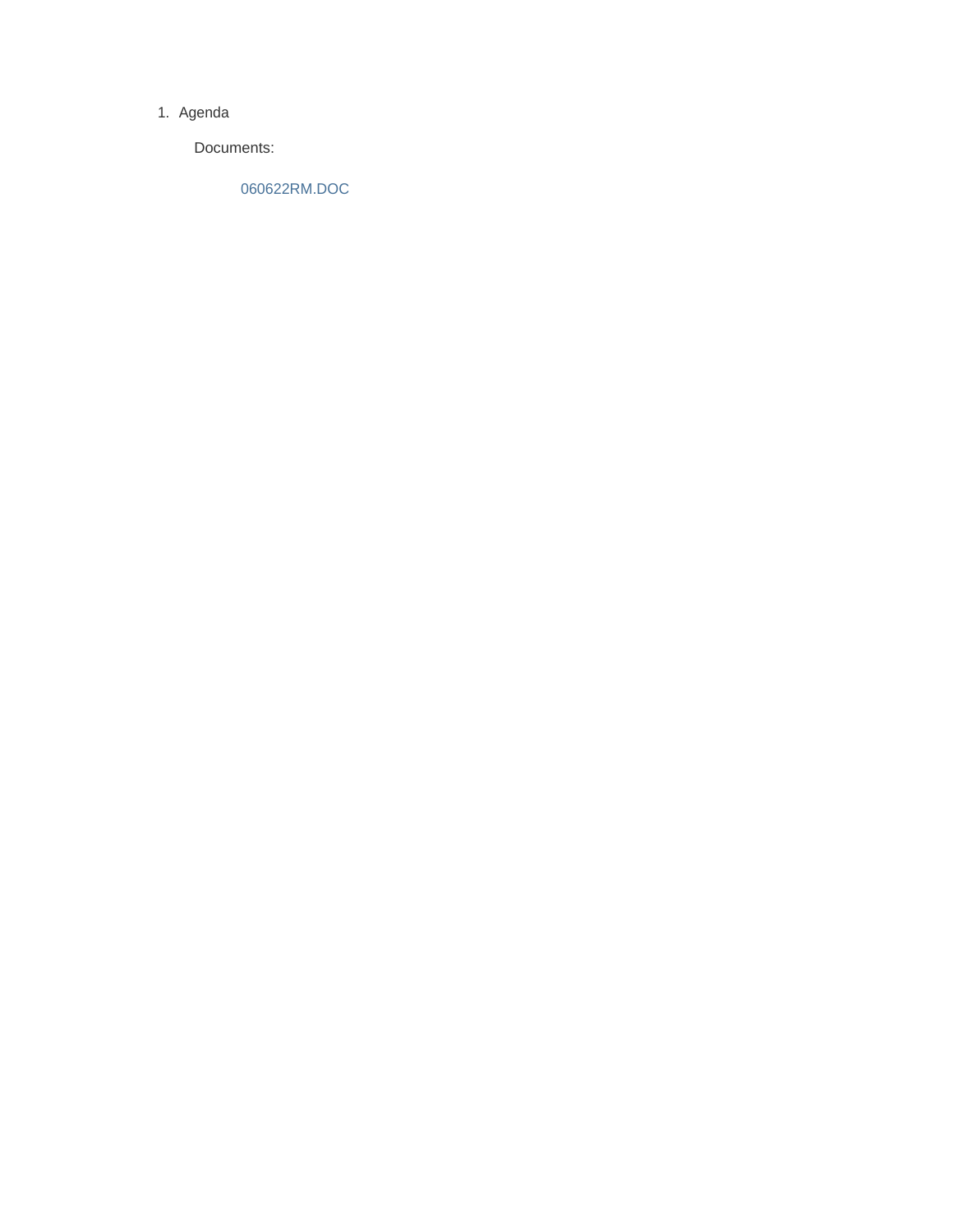

# **City of Marietta**

205 Lawrence Street Post Office Box 609 Marietta, Georgia 30061

# **BOARD OF LIGHTS AND WATER Meeting Agenda**

*Steve "Thunder" Tumlin, Chairperson Alice Summerour, Vice Chair Bruce E. Coyle Terry G. Lee Brian Torras Mike Wilson Andy Morris*

**Monday, June 6, 2022 12:00 PM City Council Chambers**

# **CALL TO ORDER:**

# **INVOCATION: Brian Torras**

# **PLEDGE OF ALLEGIANCE: Brian Torras**

# **I. MINUTES:**

**Regular Meeting - May 9, 2022 20220475**

Review and approval of the May 9, 2022 regular meeting minutes.

## **II. APPOINTMENTS/PRESENTATIONS:**

**2022 Georgia Lineman's Rodeo Results 20220551**

Results from Marietta Power's participation in the 2022 Georgia Lineman's Rodeo.

#### **Vogtle Update 20220573**

Update on Plant Vogtle for informational purposes only.

# **III. SCHEDULED APPEARANCES:**

# **IV. BLW OPERATING DEPARTMENTS:**

### **Customer Care:**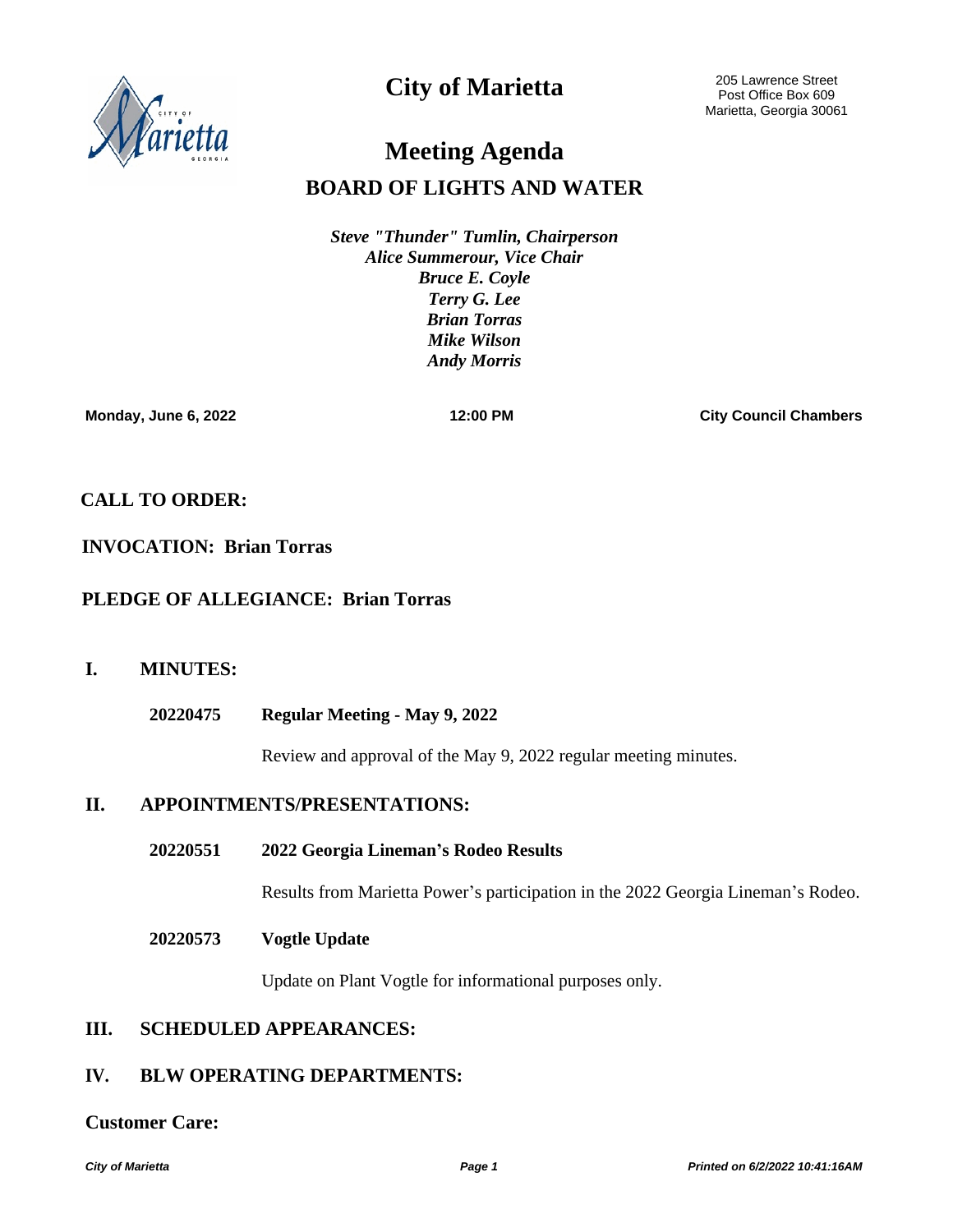#### **Marietta Board of Lights and Water Policy No. 2.2, Deposits 20220568**

Discussion regarding Marietta Board of Lights and Water Policy No. 2.2, Deposits.

**Electrical:** *No items for consideration*

**Marketing:** *No items for consideration*

### **Information Technology (IT):** *No items for consideration*

### **Water & Sewer:**

| 20220570 | <b>Sugar Hill Tank Replacement Project/ Contract Award</b>     |
|----------|----------------------------------------------------------------|
|          | Consideration for approval to award contract                   |
| 20220571 | <b>Maxwell Avenue Sewer Relocation Project/ Contract Award</b> |
|          | Consideration for approval to award contract                   |
| 20220544 | <b>Water Quality Report 2022</b>                               |
|          | Annual Water Quality Report 2022.                              |
| 20220545 | <b>Cobb County-Marietta Water Authority</b>                    |
|          | Monthly Cobb County-Marietta Water Authority report.           |

# **V. CENTRALIZED SUPPORT:**

### **Finance:**

#### **BLW Financials 20220562**

Review of BLW finance reports for May 2022.

# **VI. COMMITTEE REPORTS:**

# **VII. CHAIRPERSON'S REPORT:**